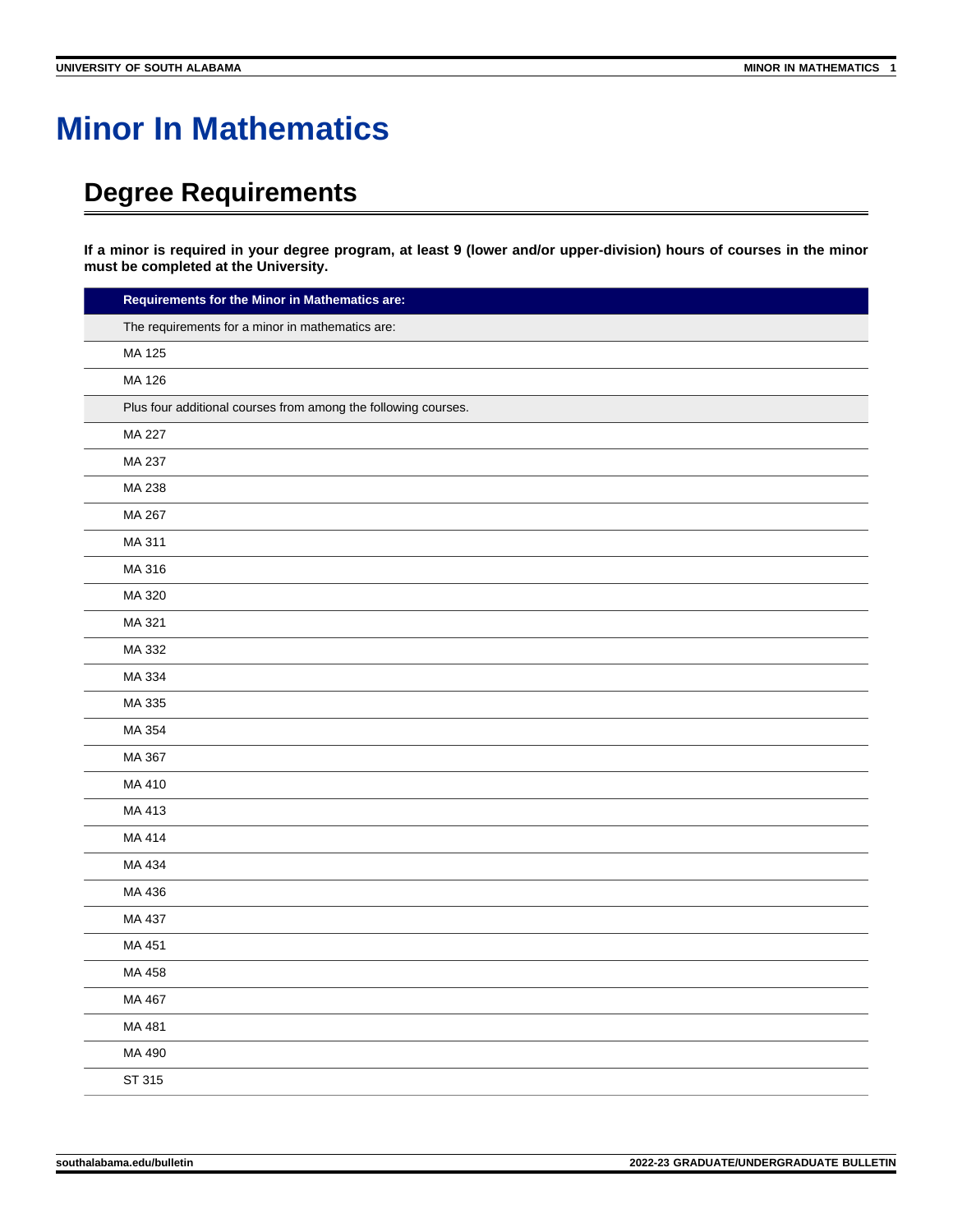At least two of the courses chosen for the minor must be 300 level or higher.

#### **Where To Begin In The Mathematics Courses?**

Students must begin at the proper level and in the proper track in mathematics. Students who lack college level credit in mathematics should take the placement exam at least 48 hours prior to registering for a mathematics course. Students must register online to take the test. Times and days of the test as well as registration information are available at the department website.

#### **Note 1: To Avoid Duplication:**

- 1. Credit for both MA 112 and MA 115 is not allowed.
- 2. Credit for both MA 113 and MA 115 is not allowed.
- 3. Credit for both MA 120 and MA 125 is not allowed.
- 4. Students may receive credit for only one of the following: ST 310, ST 315 or ST 320.

**Note 2: MA 110 is not a prerequisite course for any other course required by mathematics and statistics major.**

### **Department Information**

[Department of Mathematics and Statistics website](https://www.southalabama.edu/colleges/artsandsci/mathstat/) [https://www.southalabama.edu/colleges/artsandsci/mathstat/](https://www.southalabama.edu/colleges/artsandsci/mathstat)

#### **Developmental Studies**

The courses and academic support through an on-demand tutoring center offered by the developmental studies in mathematics provide students with the opportunity to strengthen the basic mathematical skills necessary to progress to college-level mathematics courses.

Credits earned in courses with a DS prefix do not meet degree requirements within the University. The credits earned do carry institutional, non-degree credit and allow students to qualify for financial aid. Grades earned are computed into the overall GPA in most colleges and hours are counted toward classification (sophomore, etc.). Credits earned in courses with a MTH prefix count as free electives.

#### **Math Lab Information**

Location

The Math Technology Lab is located in ASC 1301.

Resources:

- 210 computer workstations with Internet access
- Separate testing area and private tutoring rooms
- Study room for one-on-one or group tutoring
- Tutors and instructors available during all operating hours to assist students

#### **Undergraduate Studies**

The purpose of the Department of Mathematics and Statistics is to provide a well-rounded program for students majoring in the mathematical sciences and to fulfill the mathematical science needs of students in other fields of study. To this end, the department emphasizes excellence in teaching, and encourages the professional growth of its faculty through study, research, and consulting.

The Department offers a major leading to the Bachelor of Science Degree in Mathematics and Statistics. We also offer a minor in mathematics and a minor in applied statistics. Students pursuing a degree in Mathematics and Statistics also must have a minor in another discipline.

All first-time freshmen must successfully complete CAS 100: First Year Experience as a degree requirement. Students must enroll during their first term at USA, except for summer-entry students who must enroll in the fall semester following entry. ST 335 will fulfill the technology proficiency requirement.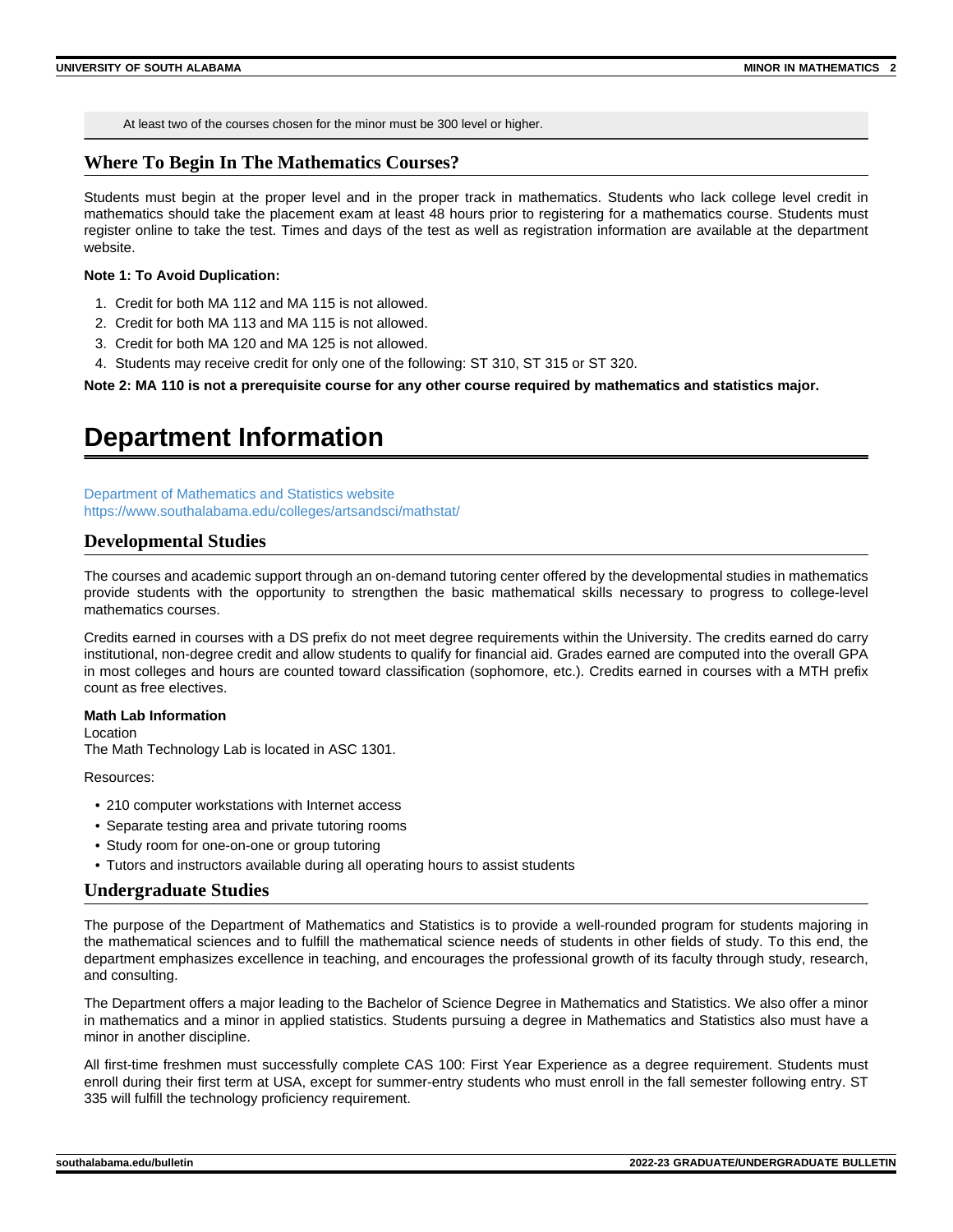#### **Where To Begin In The Mathematics Courses?**

Students must begin at the proper level and in the proper track in mathematics. Students who lack college level credit in mathematics should take the placement exam at least 48 hours prior to registering for a mathematics course. Students must register online to take the test. Times and days of the test as well as registration information are available at the department website.

#### **Accelerated Bachelor'S To Master'S Program In Mathematics**

#### **Program Description**

The USA accelerated bachelor's to master's (ABM) in Mathematics provides exceptional undergraduate students the opportunity to earn a bachelor's and master's degree at an accelerated pace in Mathematics. ABM students may count up to 12 credit hours of graduate course work towards both the undergraduate and graduate degrees in approved programs. ABM students typically complete the master's degree within one academic year after completing the undergraduate degree.

Mathematics and Statistics majors are encouraged to apply for the Accelerated Bachelor's to Master's Program in Mathematics (ABM). This program is designed to allow the student to complete the Bachelor's degree in Mathematics and Statistics and the Master's degree in Mathematics in five years.

#### **Admission Procedures**

The minimum requirements for admission to the ABM program are:

- Have completed at least 90 credit hours
- Have completed at least 30 credit hours at USA
- Must have at least a 3.0 GPA

Once admitted into the ABM program, students must maintain at least a 3.0 GPA and remain in good standing to stay in the program.

To gain admission, students must complete a degree plan (typically during their junior year) that is approved by the undergraduate coordinator and graduate coordinator. Interested students are encouraged to discuss their plans with the undergraduate coordinator and the graduate coordinator as early as possible.

#### **Program Procedures**

ABM students may begin taking graduate courses after completing at least 90 hours of undergraduate credit.

Typically, during their senior undergraduate year, students will take 6 graduate credits per semester for 2 semesters (12 hours) while they are also taking undergraduate courses. These 12 graduate hours can count toward both degrees (Bachelor's and Master's) if the courses are completed with grades of at least B. Courses with a grade of C can count toward the undergraduate degree but not the graduate degree. Courses with a grade below C cannot count toward the undergraduate or graduate degree. Graduate courses MA 507 and above can be used to satisfy requirements C and D of the Bachelor of Science requirements.

Upon completing the undergraduate degree, students will apply to the Master's in Mathematics program. ABM students who are in good standing will be accepted into the Master's program.

Completion of the Master of Science in Mathematics requires successful completion of all requirements, including at least 32 graduate credit hours. Graduate credit taken while an undergraduate that is completed with at least the grade of B will be transferred into the Master's program upon acceptance into the program and will apply toward the 32 hours required for the Master of Science degree.

Certain undergraduate courses (such as MA 437, MA 451, and MA 481) are dual listed with graduate courses (such as, MA 537, MA 550, and MA 581, respectively), and students may not receive credit for both of these courses. Students are advised to carefully read the Bulletin descriptions and consult with the undergraduate and graduate coordinators, as appropriate, to select appropriate coursework.

A student who withdraws or is dismissed from the ABM program may not count graduate coursework towards both degrees. Graduate courses for which an undergraduate student did not earn an "A" or "B" grade, may not be counted towards the graduate degree.